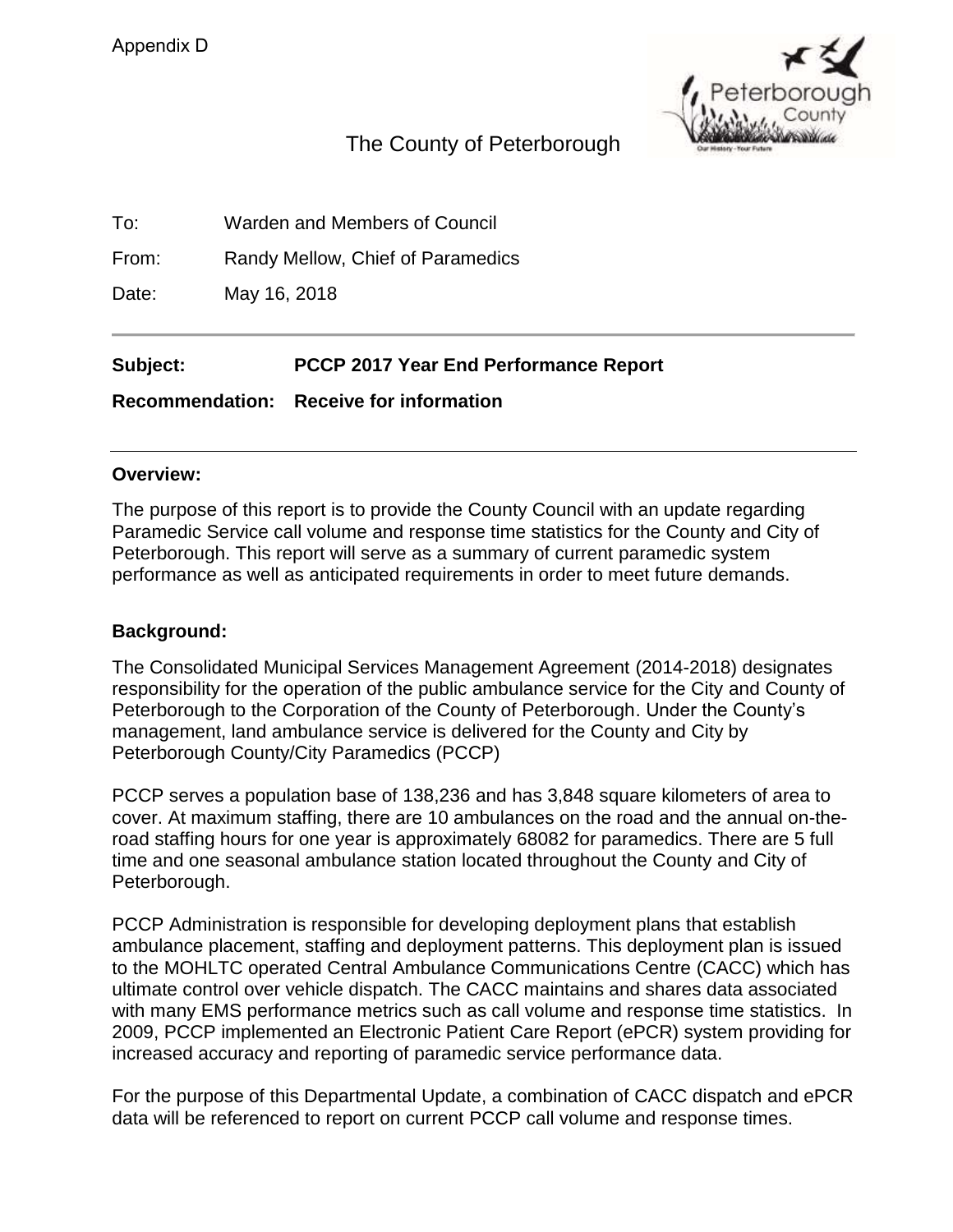## **Analysis:**

#### **Call Volume**

In 2017, the number of Emergency/Urgent (Code 4 – Urgent/life threatening) calls dispatched was 18,322 – an increase of 12.2% over 2016 and Prompt (Code 3 – Prompt/Serious) calls was 5,633 an increase of 8.2%. **There was an overall increase of 10.4%** for all responses including incident standby calls (Code 8). (Figure 1)

Note: Total increase in Code 4/Urgent includes additional responses by the Paramedic Response Unit.



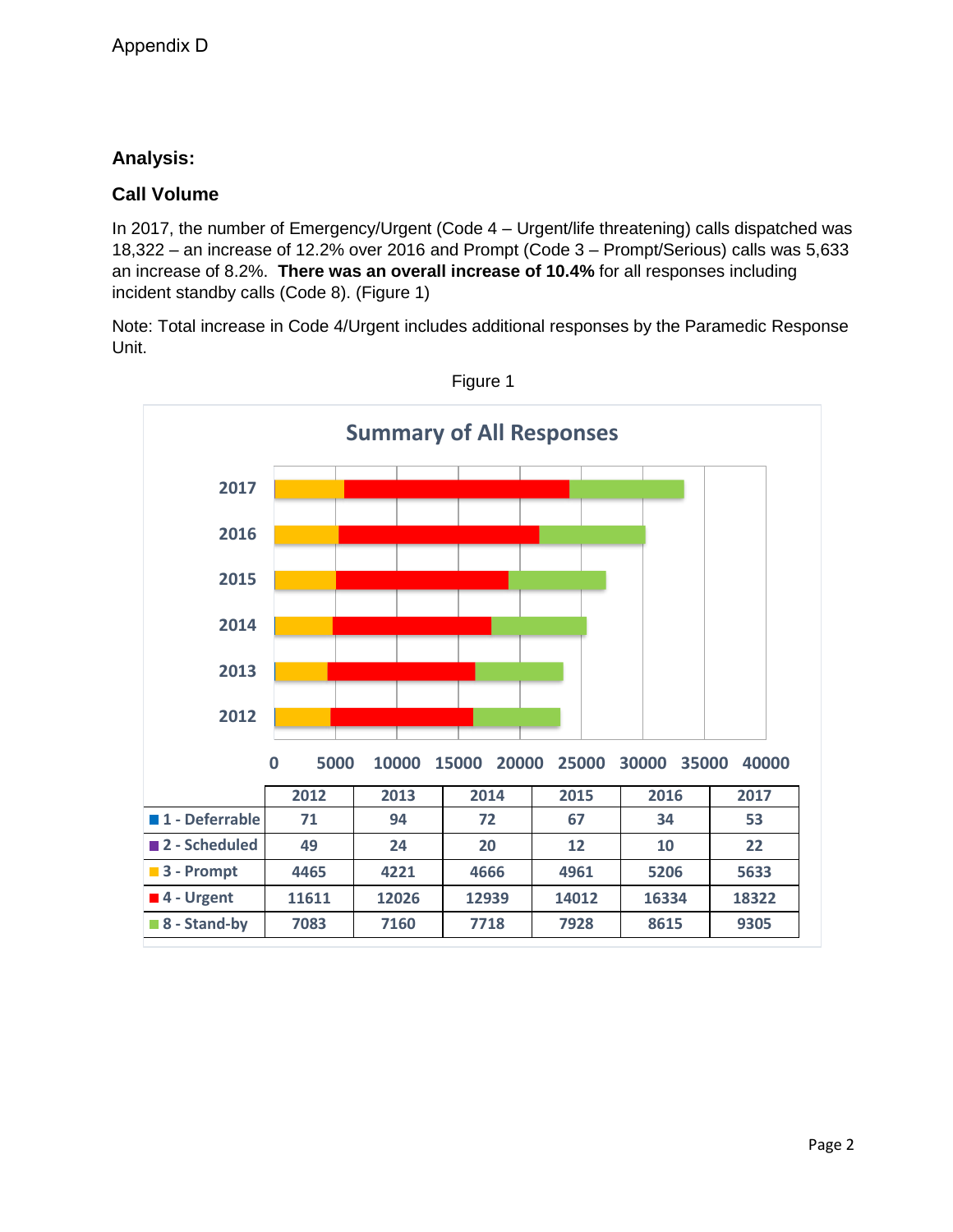In 2016, the County commissioned a 10 Year Facility and Resource Plan which included Call Volume analysis and projection. In this report call volume was projected to increase at a compounding rate of approximately 5% per year. (Figure 2)



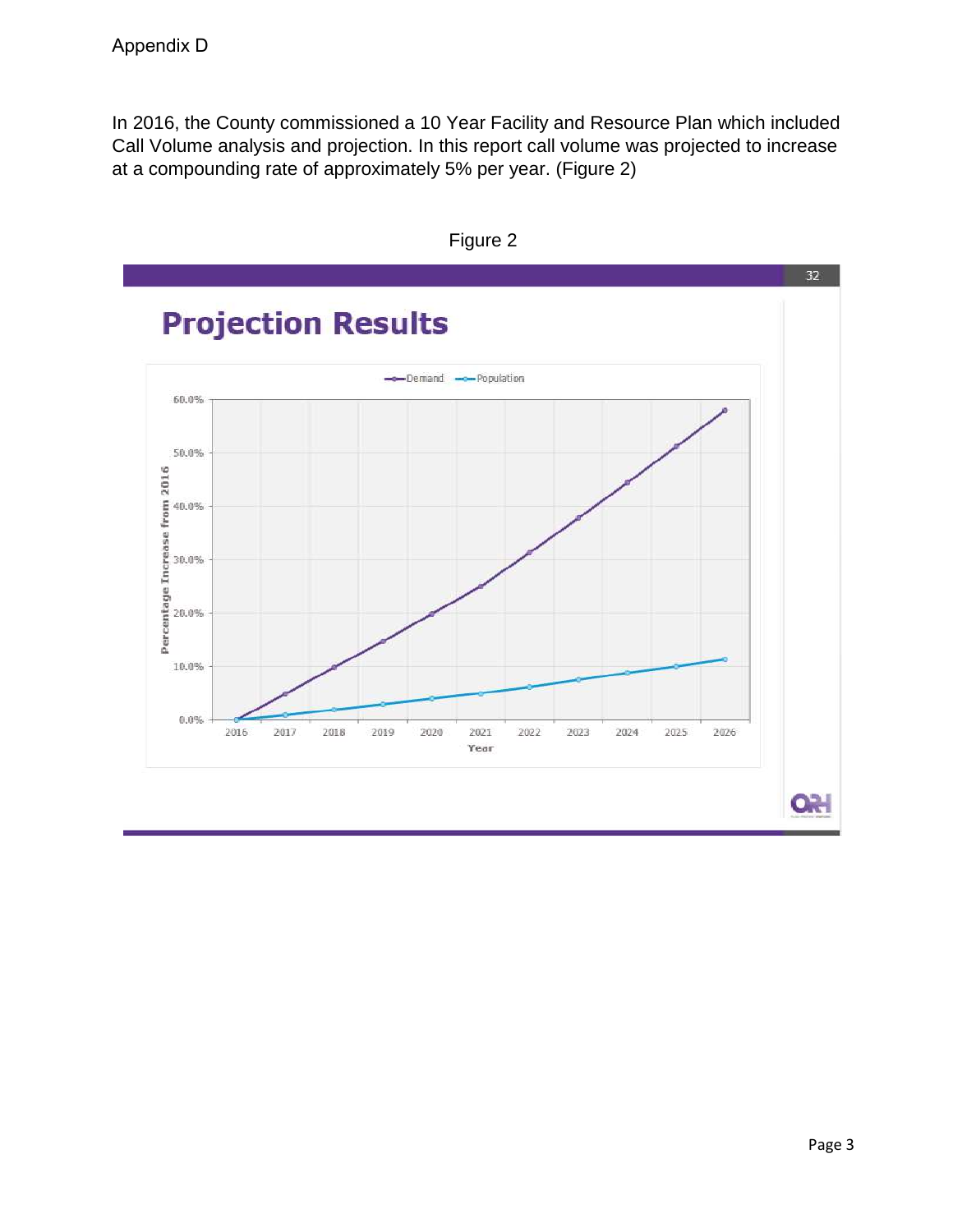In order to meet the projected demand and maintain established performance targets, the report recommended additional resources as described in Figure 3 which includes additional 24 hours of ambulance coverage per day being added between 2017 and 2020.



Actual Call Volume increase has surpassed projections. As such, it is the opinion of PCCP Administration that the recommended enhancement will be required in 2019.

## **Ambulance Offload Delay Pressures (Figure 4)**

Peterborough County/City Paramedics continue to work together with Peterborough Regional Health Centre (PRHC) to reduce patient off load delays. The hospital is funded by the Ministry of Health for one 24 hour registered nurse who oversees the triaging and placement of patients who is brought in by ambulance within the emergency department.

Following the introduction of the Offload Nurse Program, some improvements were experienced in length of Offload Delays. Despite those efforts however, increased patient visits to the emergency room by both walk in patients and patients arriving by ambulance results in cumulative lost hours in hospital being similar to previous levels.

On average PCCP delivers approximately 40 patients per day to PRHC emergency room.

Ambulance Offload delay time means all minutes >30 minutes in the Offload phase of patient transfer. Calculation = Time Arrive Hospital to Offload Time less 30 minutes.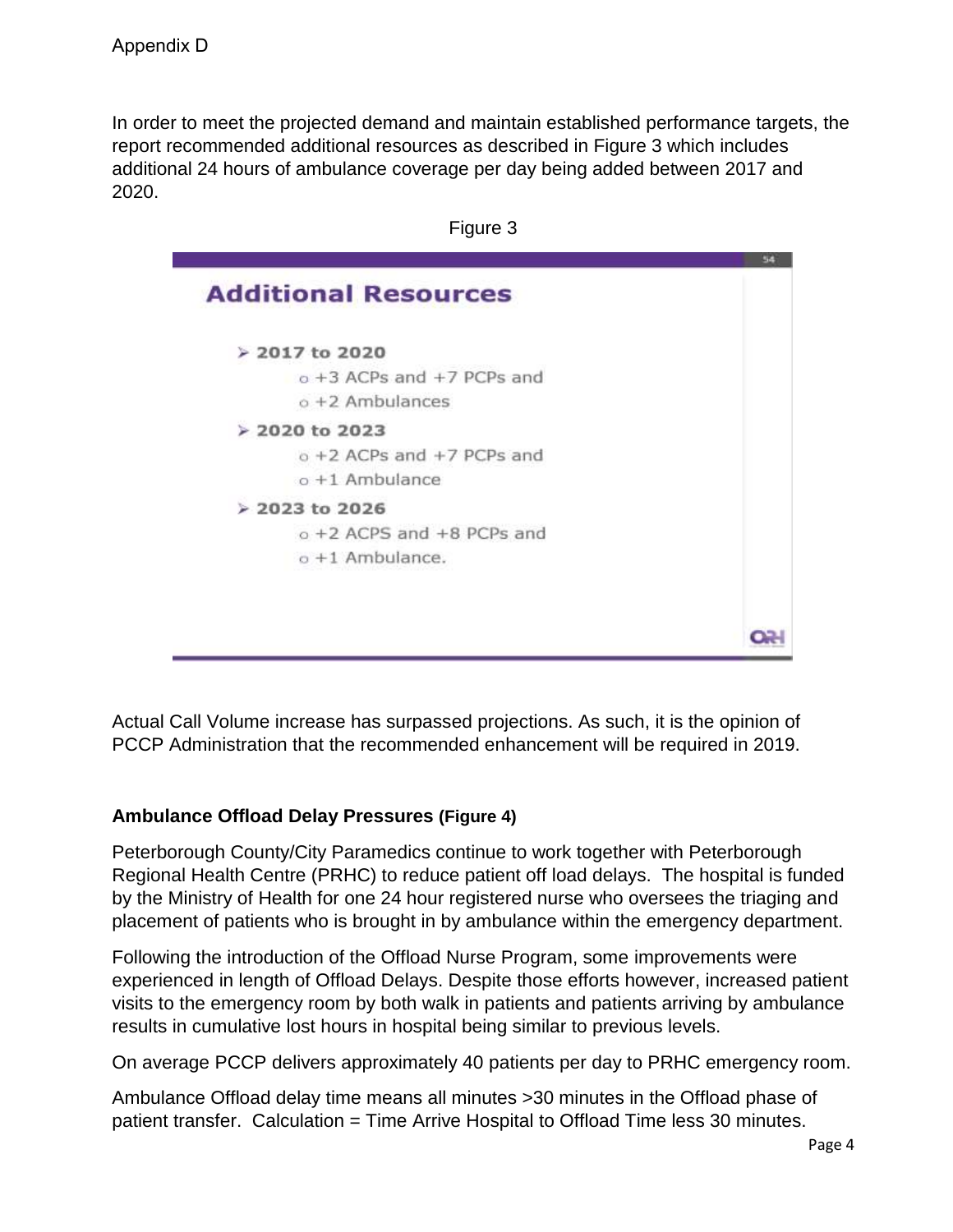

Figure 4

As demonstrated in Figure 4, the cumulative hours of ambulance offload delay rose sharply in 2017 to a total in excess of 1,024 hours.

In addition to loss of ambulance availability, this equates to approximately \$102,200 in wages and benefits lost to ambulance offload.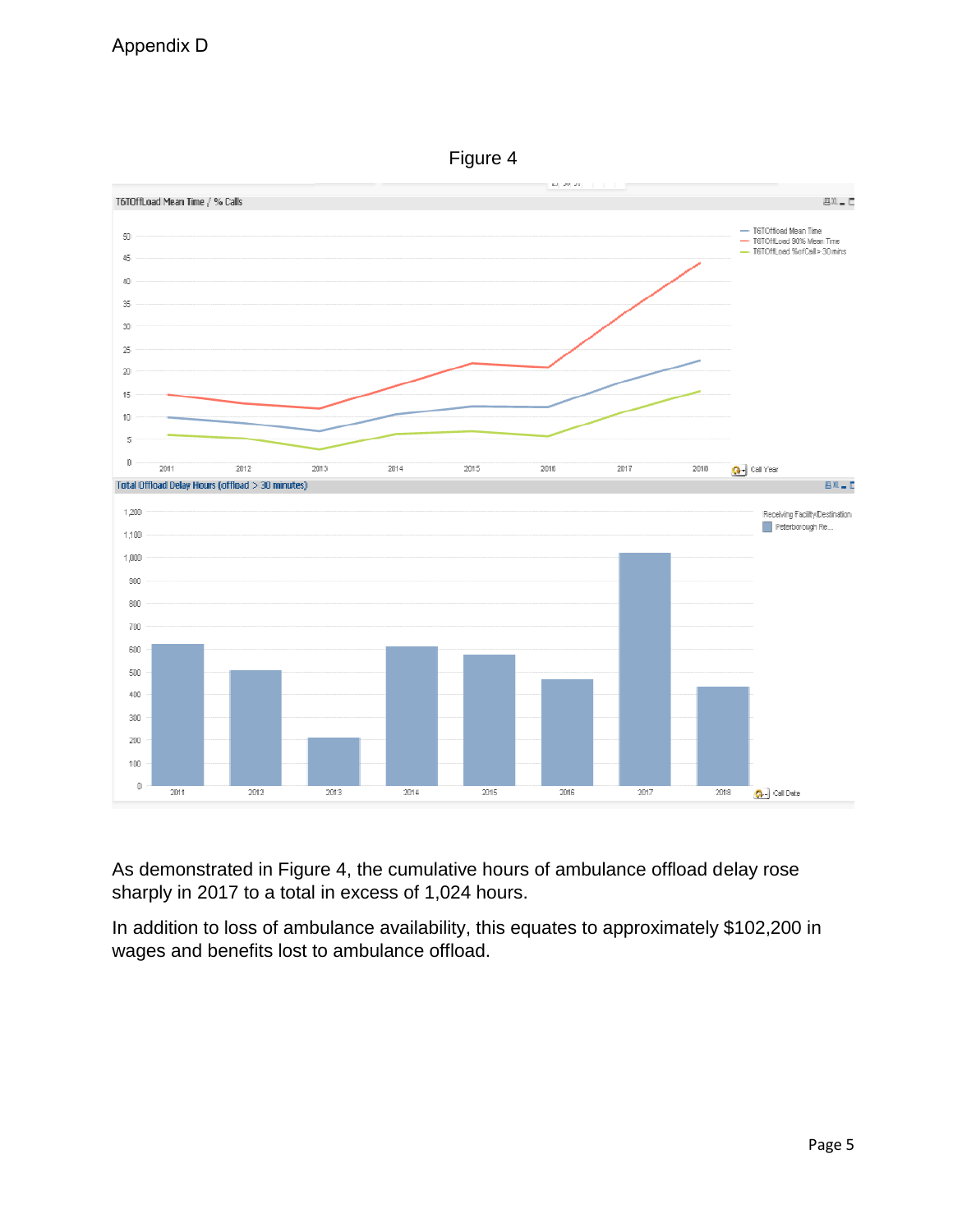## **Ambulance Availability Levels**

Figure 5 below demonstrates an analysis of the number of minutes that PCCP deployed resources (ambulances) were available to respond to 911 calls broken down by number of ambulances available.

In 2017, the maximum number of regularly deployed ambulances totalled 9 during daytime hours and 6 during night shifts.

Where the graphs indicate negative available units, this represents demand for service that exceeds the deployed number of ambulance. i.e. more calls for service than ambulances available. In those occurrences, the additional calls were serviced either by "upstaffed units" called in on overtime or service was provided by another neighboring municipal ambulance service.



Figure 5

Figure 5 demonstrates that in 2017 for a period of 61 hours and 39 minutes, full deployed resource levels were committed to responses. In the previous year, the total time at full resource deployment was 32 hours 59 minutes.

Utilizing data derived from an analytics component of the ePCR system, the number of ambulance response requests within the City and County that exceeded the deployed resources has been calculated and analyzed. These data are represented graphically in Figure 6 by graphically displaying "Number of Next Code 4 Calls" (calls exceeding resource levels) and the "Next Call Service ID" (what ambulance service provided response)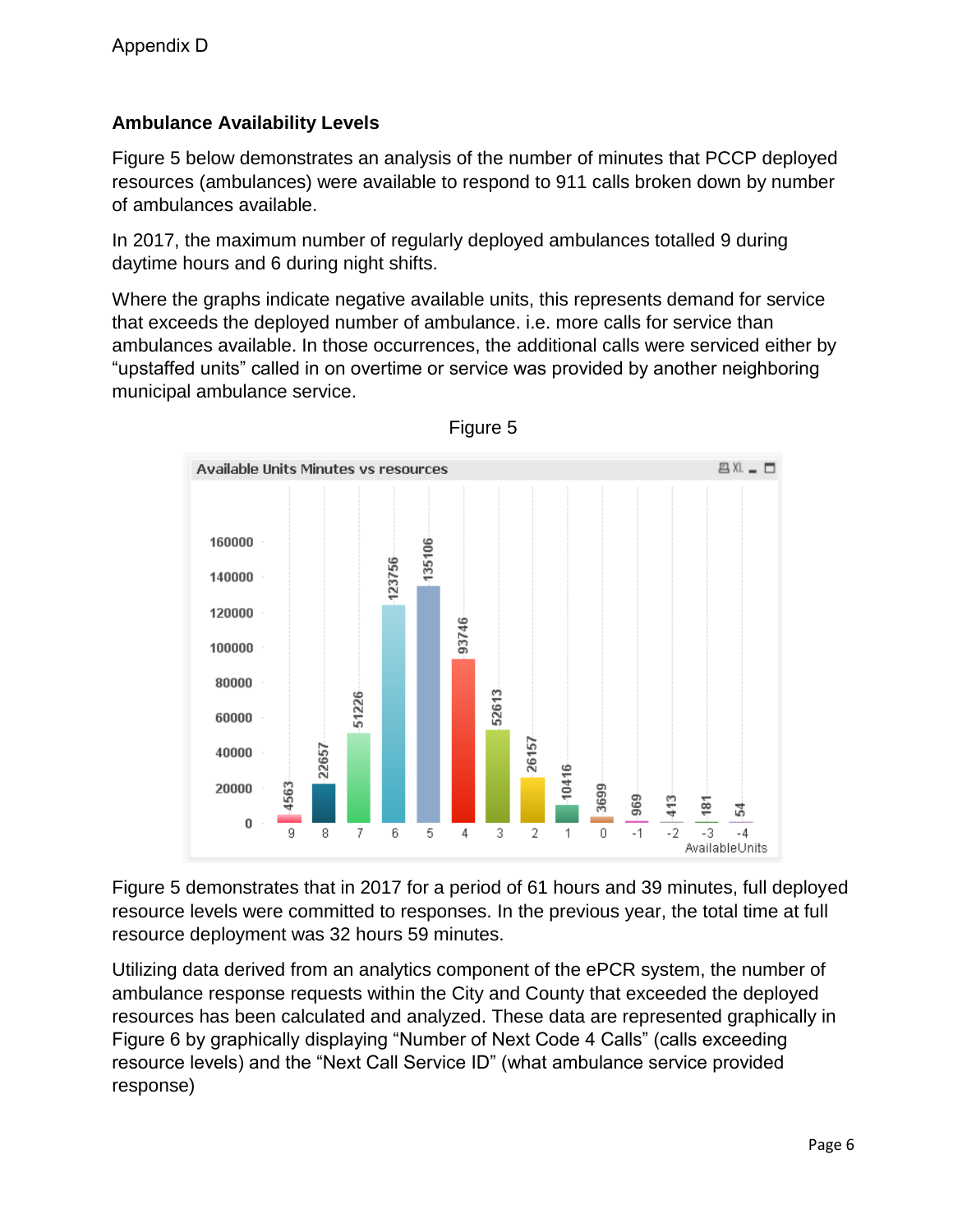As is demonstrated by Figure 6, in 2017 there was 150 calls for service that occurred when all available regularly deployed PCCP resources where already committed to calls (Zero Deployed Resource Availability).

The 150 calls for service which exceeded deployment capacity were serviced by the following:

- 137 by PCCP
- 7 by Northumberland
- 4 by City of Kawartha Lakes
- 2 by Hastings County

This data demonstrates demand for ambulance service is frequently exceeding PCCP deployed resources. Further it demonstrates that heavy reliance on overtime staffing (upstaffing) is required to attempt to meet demands and there appears to be an increasing need for reliance on cross-border response to meet the community needs.



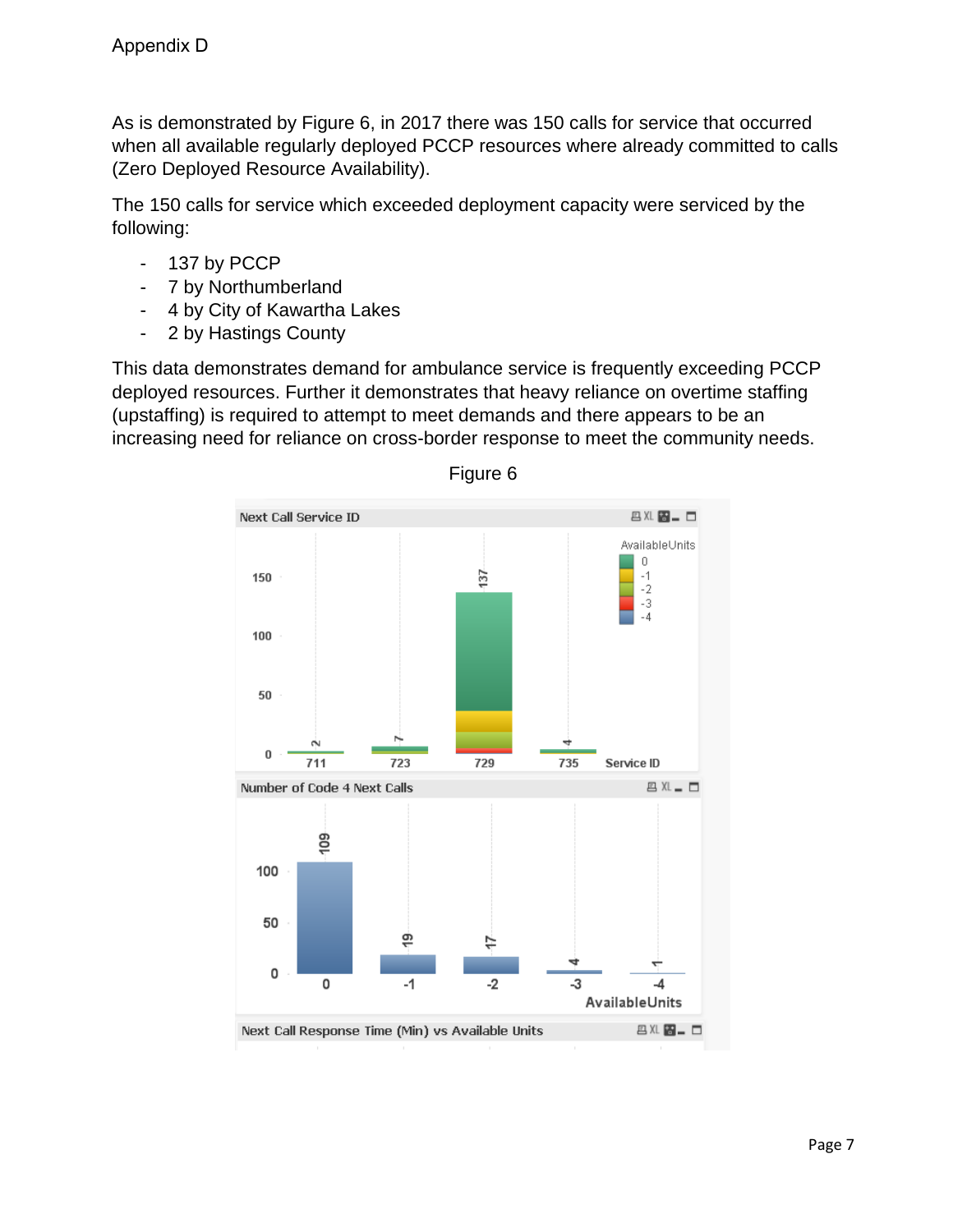## **Response Time Performance:**

Figure 7 below depicts County and City response times to specific patient acuity (CTAS) levels. Despite a significant increase in call volume, PCCP was successful in achieving all 6 targets included in the new provincially mandated and Council approved response time plan in 2017. Implementation of the Paramedic Response Unit (PRU) and deployment strategies focused on the City's west side can be attributed to these improvements.

Rising call volumes and subsequent increase in "zero ambulance availability" have necessitated reassigning the PRU deployment (single medic 24x7) to a 12 hour staffed ambulance. While this change is expected to improve ambulance availability, there will be an expected deterioration of response time performance in 2018



Figure 7

| <b>Performance Targets</b> |                             |                                      |                                      |                  |                                    |
|----------------------------|-----------------------------|--------------------------------------|--------------------------------------|------------------|------------------------------------|
| <b>SCA</b><br>6 MINS.      | CTAS <sub>1</sub><br>8 MINS | CTAS <sub>2</sub><br><b>10 MINS.</b> | CTAS <sub>3</sub><br><b>10 MINS.</b> | CTAS4<br>10 MINS | CTAS <sub>5</sub><br><b>10 MIN</b> |
| 50 %                       | 66%                         | 65%                                  | 65%                                  | 65%              | 65%                                |

## **Financial Impact**

Immediate financial impact associated with this report have been considered and accounted for within the 2018 PCCP operating budget. Those costs include items such as:

- Wages for upstaffing (calling in additional staff) at times of peak call volume,
- Meals for paramedics while on extended offload delay
- Costs of increasing volume of medical supplies
- Increasing vehicle costs due to call volume increase